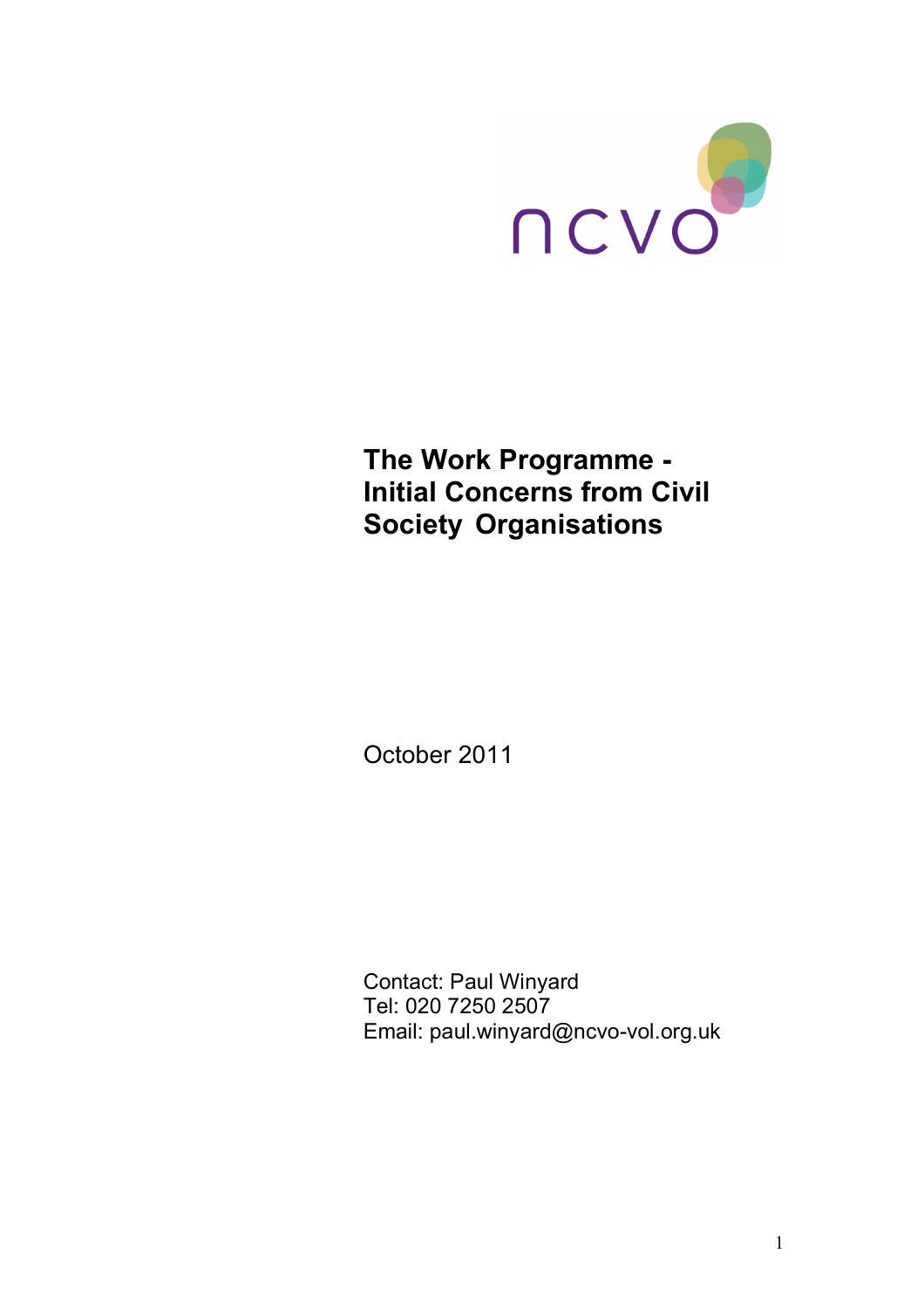The National Council for Voluntary Organisations (NCVO) is the largest general membership body for charities and voluntary organisations in England. We cover a wide spectrum of organisations including social enterprises, charities and voluntary groups. Established in 1919, NCVO represents over 8400 organisations with members in every local authority area, from large household names to small groups operating at the local level.

The NCVO special interest group (SIG) for Work Programme sub-contractors represents voluntary and community organisations involved in the Government's new welfare-to-work initiative. The group enables sub-contractors to share their experiences; provides them with information and advice; and enables NCVO to feed their concerns to Government. The group is open to all voluntary organisations who act as sub-contractors in the Work Programme, and there are currently over 100 organisations in its membership.

This paper highlights initial concerns that SIG members have about the Work Programme. Following this paper, NCVO will gather further evidence on the most pressing concerns.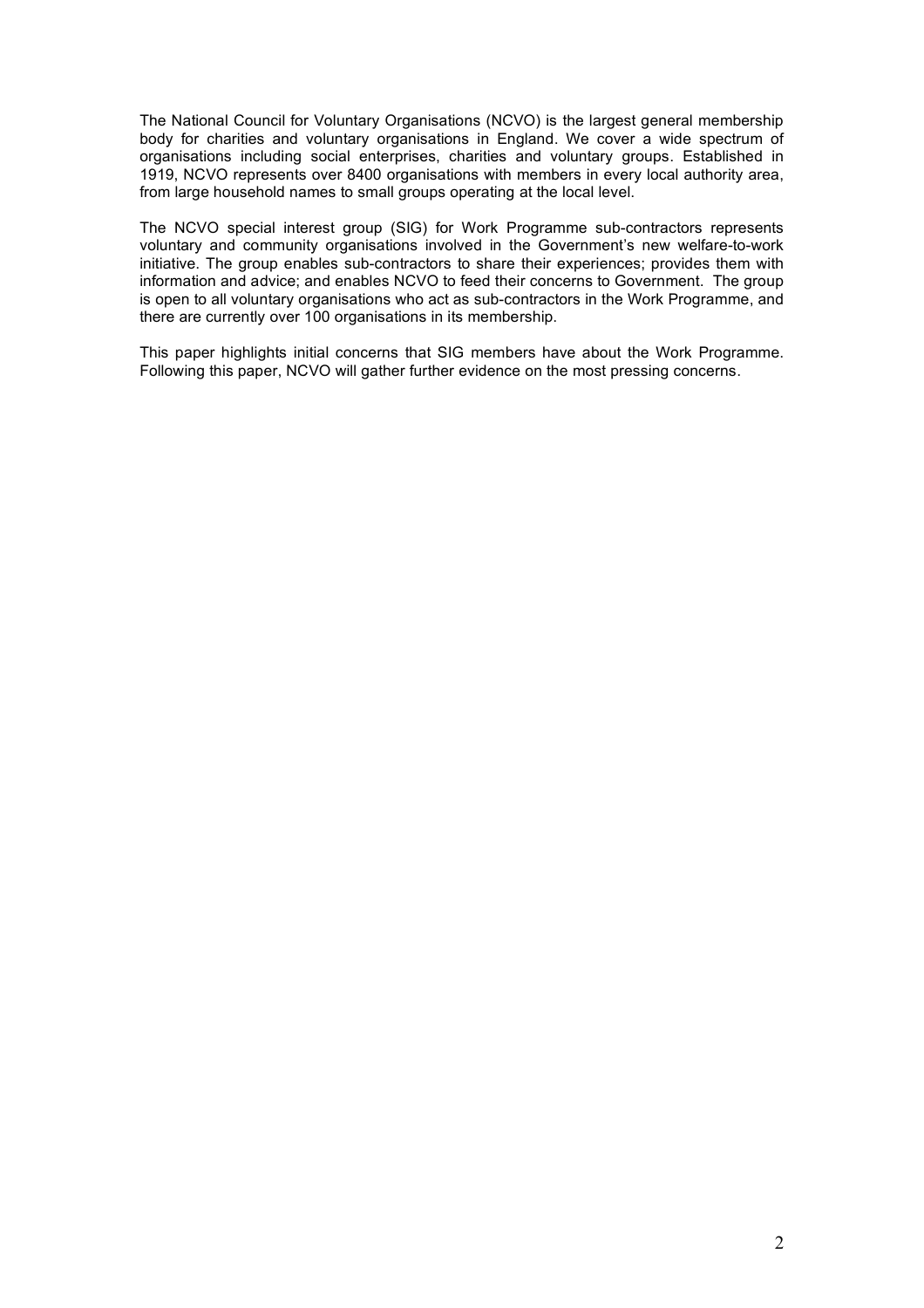# **Summary**

# **1. The prime contract 'Framework' 1**

- Too much premium was placed on 'price' rather than 'quality' during tendering stage.
- The size and complexity of contracts has excluded many CSOs from bidding to enter the Framework.
- There is too much emphasis on using CSOs for service *delivery* rather than the wider commissioning, design and evaluation process.

## **2. Prime contractor procurement and contractual issues**

- Some CSOs offered end-to-end subcontracts have turned them down because of low prices, high risk, lack of certainty around volumes and TUPE related issues.
- The overly bureaucratic procurement processes adopted by some primes has created a barrier to some sub-contractors entering the Work Programme.
- DWP has provided insufficient guidance and support regarding TUPE and its likely effect on CSO sub-contractors.

## **3. Payment by results, performance expectations and upfront funding**

• There are concerns that primes will not pass on sufficient upfront fees to their subcontractor partners, many of whom will be financially vulnerable 'niche' providers unable to wait for the delay in payment associated with a PbR system.

## **4. Support for all customer groups**

- The differential payments model will not prevent 'creaming and parking' *within* customer groups or geographical areas.
- Being based on *benefits* rather than *need*, the differential payments model potentially neglects the large numbers of people claiming JSA who face multiple barriers to work.
- Those who are unemployed and not claiming benefits approximately 178,000 in London alone – will not receive Work Programme assistance.
- There are concerns that those customers most likely to be subjected to mistreatment are also those least able to make effective use of available complaint procedures.

# **5. Referrals**

- Many tier 2 providers are yet to receive any Work Programme referrals, or in some cases contracts from their prime, reinforcing concerns that some CSOs have been used as 'bid candy'.
- The 'lottery' nature of the referral process means that some customers are forgoing the appropriate support which may exist in a competing primes supply-chain.

## **6. The Merlin Standard**

- The timescale of gaining Merlin accreditation within a year of contracts starting is too long with many CSO sub-contractors experiencing difficulties and non-Merlin compliant behaviour now.
- The Merlin Standard is too subjective to adequately regulate prime contractor behaviour towards their supply chain partners.
- Many see prime contracts as 'too big to fail' with successful accreditation seen as a forgone conclusion.

<sup>&</sup>lt;sup>1</sup> The Framework is short for the 'Framework for the Provision of Employment Related Support Services'. This is the framework under which organisations bid to become Prime contractors.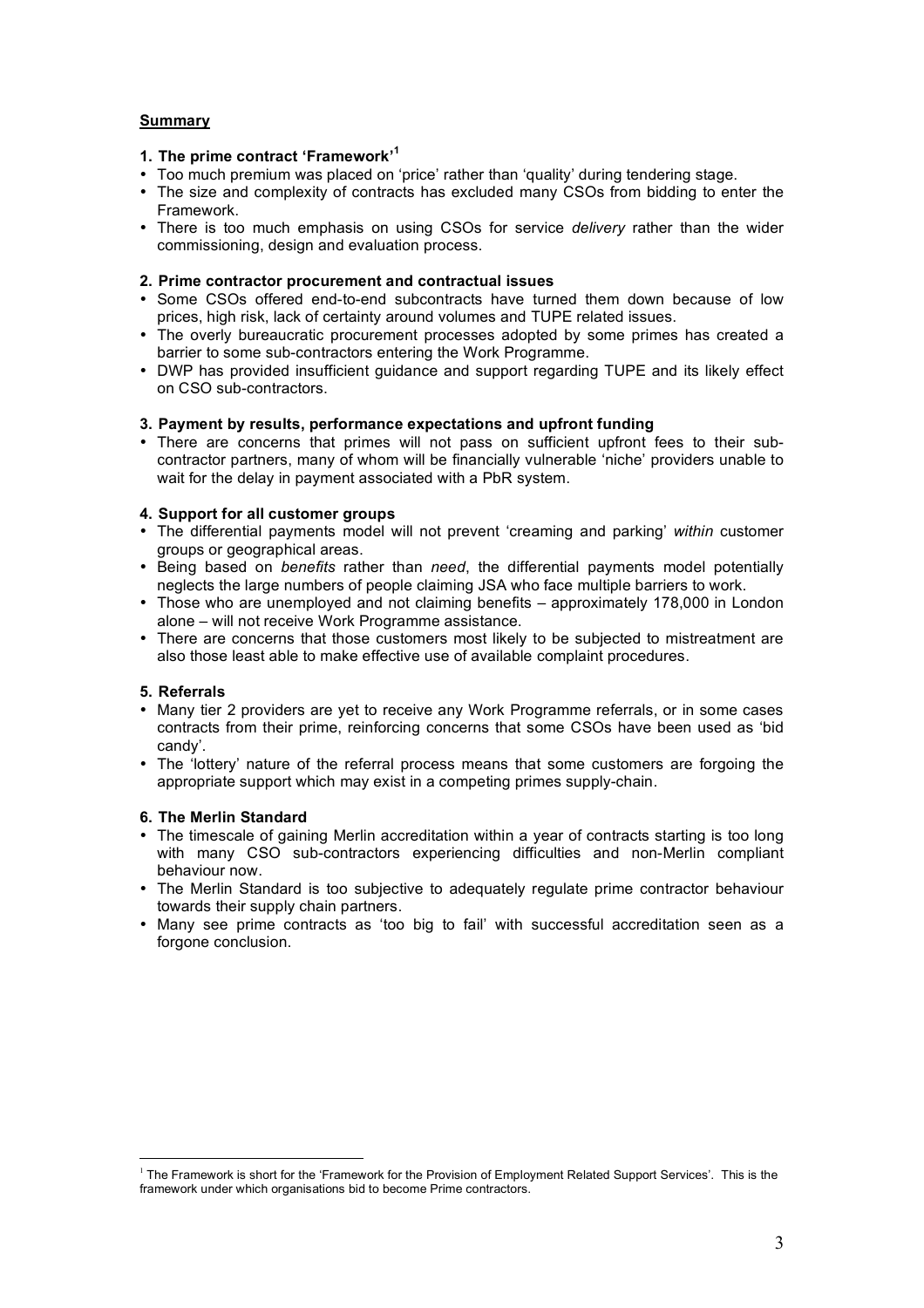# **Concerns**

## **1. The prime contract 'Framework'**

DWP chose 18 prime contractors to deliver 40 Work Programme contracts across England and Wales. Of the 18 organisations chosen only two are CSOs. Of the 40 prime contracts offered by DWP only three were awarded to the civil society sector leaving 35 - or 88% – going to private sector organisations.

According to DWP, tenders were assessed according to their 'quality' and 'price' with each component afforded equal weighting. Despite these assurances there are widespread concerns that far more premium was placed on price. There are also concerns throughout the welfare-to-work sector that much of the potential profit of Work Programme contracts was lost through the 'bidding wars' that took place during the tendering stage with some bids allegedly up to 50 per cent below the DWP maximum price. This arguably casts doubt over the ability of primes to pass sufficient funds onto sub-contractors. If both primes in an area have adopted this strategy, this leaves responsible sub-contractors in an area with no financially viable way of taking part in the Work Programme, losing their expertise.

Due to the results-based payment model of the Work Programme, primes chosen for the Framework needed to display an annual turnover of at least £20 million and the financial capacity to deliver large contracts that require significant cash-flow. This scale enables – and requires - primes to shoulder the upfront and transitional costs associated with an outcomes based model. The size and complexity of the Work Programme contracts has excluded many CSOs from bidding to be a prime due to their relatively small reserves and limited access to capital. This has potentially led to a great deal of expertise and experience being lost. Furthermore, being excluded from the Framework has prevented some CSOs from becoming primes on other welfare-to-work programmes which demand far less financial capacity, such as the ESF Families programme.

There is a concern that there is too much emphasis on using CSOs for service *delivery* rather than the wider commissioning, design and evaluation process. NCVO has long advocated that the role of CSOs should extend beyond the mere delivery of public services. Their connection with the community they serve and their capacity to engage with marginalised groups means that they have a much larger and more important role to play in shaping the overall design of services.

## **Recommendations**

- Government should explore alternative ways to allow greater participation of CSOs in a prime contractor capacity in future programmes across government.
- Future commissioning timescales should allow more time for consortia building.
- There should be more transparency in future government commissioning processes to instil confidence that price is not afforded undue priority in tenders.
- DWP should do more to ensure prime contractors engage with their local civil society in the wider commissioning, design and evaluation processes and not just service delivery.

## **2. Prime contractor procurement and contractual issues**

Some CSOs that have been offered end-to-end sub-contracts have turned them down because of excessively unfavourable terms offered by primes including low prices, high risk, uncertainty around volumes and TUPE related issues (see below for more on TUPE). This is all the more worrying given that the majority of revenue to be made from the Work Programme derives from the sustainment payments component associated with long-term customer engagement. This potentially impacts more heavily on CSOs as they are often unable to take the risks available to a private organisation due to a governance structure that favours caution and small reserves.

Conversely, some CSOs have seemingly 'jumped in blind' – either through naivety or through commitment to their beneficiaries, only to regret the unfavourable contractual arrangements they have committed to. The flexibility to scrutinise what contracts to accept is reduced when there are no other options available. This pressure increases when an organisation suspects there is another organisation willing to accept the price on offer and when, as some claim, the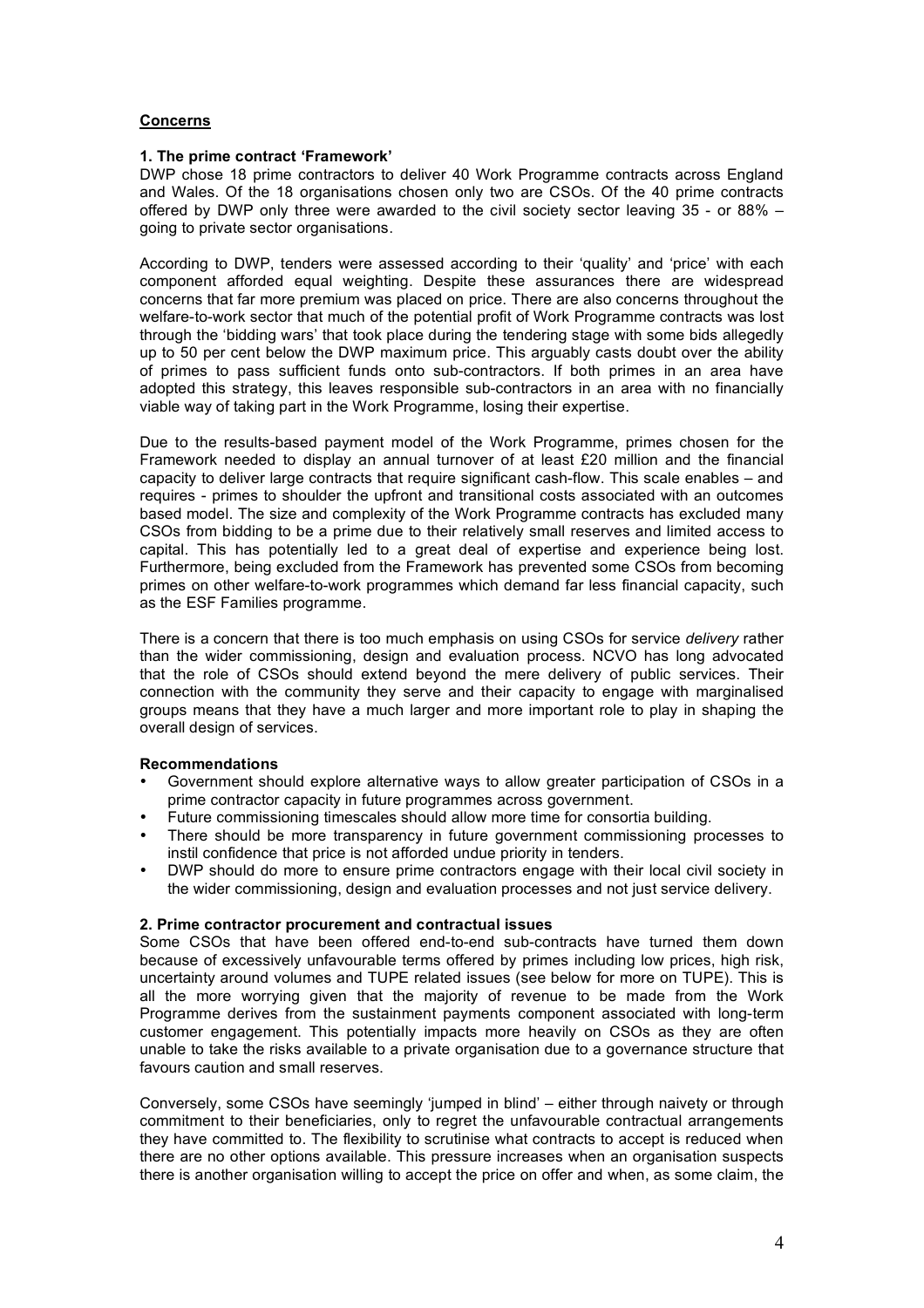prime adopts a 'take it or leave it' attitude. While some responsibility lies with CSOs, there is a worry this could lead to future systemic failures.

According to the London Voluntary Sector Council (LVSC) there has been a lack of certainty around whether or how TUPE would apply to staff delivering earlier welfare-to-work programmes. In some instances - around one or two weeks before Work Programme roll-out sub-contractors have been told they will be taking on external staff from previous Flexible New Deal (FND) contracts. This has led to extra restructuring and redundancies at a time when some CSO sub-contractors are finalising their own team of staff to deliver Work Programme sub-contracts. External employees 'TUPE'd' across in this way may have higher salaries, better pensions and redundancy conditions which the sub-contractor is required by law to maintain. There are reports that some primes are adopting an inflexible attitude towards their sub-contractor partners. According to one London voluntary sector subcontractor, the additional costs resulting from the associated restructuring, interviews, and redundancy costs are likely to total approximately £26,000 for them alone. Some CSOs have had to turn down contracts because of these extra costs. DWP has provided insufficient guidance and support regarding TUPE.

A further barrier to some sub-contractors entering the Work Programme is the overly bureaucratic procurement processes adopted by some primes. One member of NCVO's special interest group for Work Programme sub-contractors has reported signing a contract 140 pages long only to receive no referrals to date. Furthermore, an ERSA survey <sup>2</sup> conducted between 25 May and 16 June 2011 found that some prospective sub-contractors had completed over 100 Expression of Interest (EOI) forms when bidding for contracts. EOI forms - and Pre-Qualification Questionnaire (PQQ) - forms are often very complicated, placing huge administrative burdens on sub-contractors, particularly smaller ones with a reduced capacity for time-consuming administrative duties. Lastly, these forms were not designed with consortia in mind.

## **Recommendations**

 $\overline{a}$ 

- As recommended by Lord Hodgson's Red Tape Review<sup>3</sup>, government should ensure that tender documents are proportionate to the size of the contract on offer and PQQs for smaller organisations should in most cases be dispensed with. Information that can be acquired from accounts, Companies' House or Charity Commission returns should not be requested from the CSO in question.
- Government should maintain closer oversight of the programme to ensure that subcontracting arrangements are fair and equitable.

## **3. Payment by results, performance expectations and upfront funding**

Payment by results (PbR) is central to the Government's public services reform agenda with plans to extend it to other sectors such as rehabilitation and health. As such, it is perhaps one of the more important components of the Work Programme.

Despite shouldering the transitional costs of sub-contractors being a requirement of the prime contractor model, concerns remain as to whether primes will pass on sufficient upfront fees to their supply chain partners, many of whom will be financially vulnerable 'niche' providers unable to wait for the delay in payment associated with a PbR system. This is particularly problematic for organisations where the programme has replaced existing funding streams that have no element of outcome-based funding.

There is a further concern that by the time a prime has taken its management fee from an already heavily discounted payment from DWP, very little remains for tier 1 sub-contractors, and even less for tier 2 sub-contractors. The following is an example of what one Londonbased prime is offering to its tier 1 *end-to-end* sub-contractor with JSA 25+ customers:

 $^2$  ERSA (2011) 'ERSA calls for measures to increase the transparency and effectiveness of future Government procurement' p.1 http://www.ersa.org.uk/downloads/Select\_Committee\_response\_press\_release-Xb8Fr3.pdf<br><sup>3</sup> Civil Society Red Tape Task Force (2011) 'Unshackling Good Neighbours - Report on how to cut red tape for small charities, voluntary organisations and social enterprises'

http://www.cabinetoffice.gov.uk/sites/default/files/resources/unshackling-good-neighbours.pdf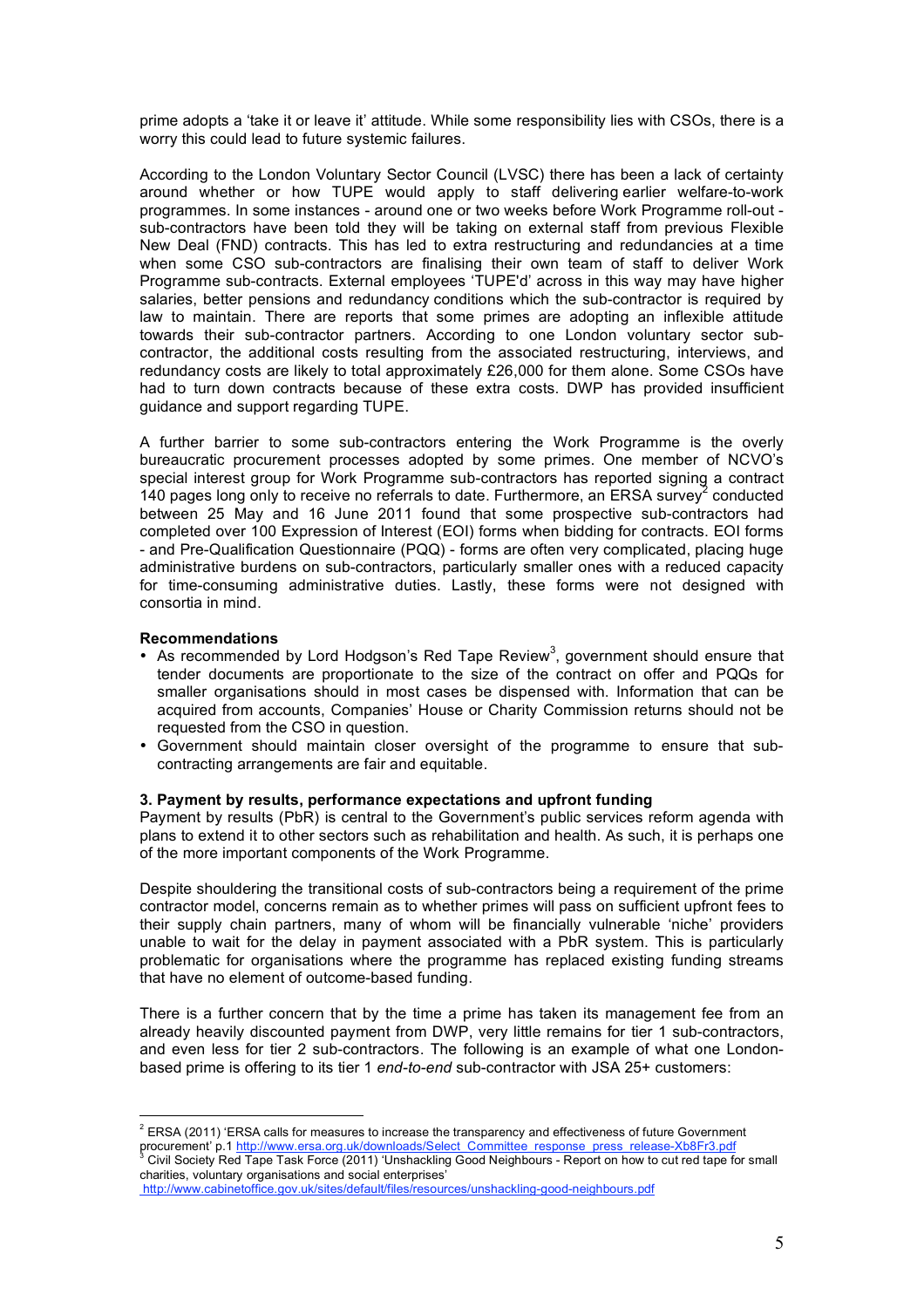- Attachment fee: £150 (out of a DWP maximum of £400)
- Job Start: £140
- After 6 months in work: £590 (out of a DWP maximum of £1200)
- 13 monthly payments for each additional month of sustained work: £110 (out of a DWP maximum of £215)

Total awarded to the sub-contractor: £2300 out of a DWP maximum of £4395.

As the attachment fee component of the PbR model decreases as Work Programme contracts progress, this problem will increase.

## **Recommendations**

- Government should look immediately at current funding arrangements to ensure money passed on to sub-contractors is both fair and sufficient to carry out the work.
- Government should consider underwriting a small proportion of the contract value for CSOs.

## **4. Support for all customer groups**

While the differential PbR model is potentially an improvement on previous schemes in that it encourages providers to engage with harder to reach groups, it is not clear how effective it will be in tackling differentiation *within* customer groups. That is, financial pressures to make money could compel providers to focus on customers closer to employment at the expense of more disadvantaged groups – a practice known as 'creaming and parking'. Being based on *benefits* rather than *need*, the differential model also potentially neglects the large numbers of people claiming JSA who face multiple barriers to work. Those who are unemployed and not claiming benefits – approximately 178,000 in London alone – will not receive Work Programme assistance at all.<sup>4</sup>

Geographical factors and labour market conditions might also inflict their own 'creaming and parking' tendencies. The temptation to concentrate on customers in areas *within* a CPA that provide greater opportunities may be at the expense of more disadvantaged or rural areas where less potential for employment exists. Indeed, in some areas hundreds of thousands of new jobs would need to be created to even be comparable to present national averages of unemployment.<sup>5</sup> If there is little prospect of finding work for customers because the jobs do not actually exist, providers looking to meet DWP performance levels will likely feel compelled to focus their energies on the areas where more jobs exist.

DWP maintains that neglected customers will be able hold their respective prime to account if they contravene their own published minimum service levels.<sup>6</sup> These minimum performance standards will be translated into key performance indicators within each contract and made public so observers and customers alike can monitor whether primes are delivering what they have pledged. Claimants who 'aren't satisfied with the service they have received can make use of a new strengthened complaints process<sup>7</sup> via an Independent Case Examiner. However, the minimum service standards are themselves vague and ambiguous documents varying in detail from a few bullet points for one prime to over a page and a half for another. It is hard to see how these diverse, self-determined declarations of intent could be translated into meaningful performance indicators which could then be used to ensure adequate levels of service are provided to all customers. Compounding the problem are concerns that those customers most likely to be subjected to mistreatment are also those least able to make effective use of complaint procedures.

## **Recommendations**

 <sup>4</sup> London Skills & Employment Observatory: The Work Programme in London: Information for stakeholders as the Work Programme starts.http://lseo.org.uk/sites/default/files/downloads/Work\_Programme\_report.pdf p.15 5<br>
<sup>5</sup> Centre for Public Service Partnerships and Tomorrow's People (2011) 'Personalisation, innovation and economic

growth – the essentials for tackling long term unemployment' p.6 https://member.lgiu.org.uk/cpsp/Documents/Policy and practice/Personalisation, innovation and economic growth - the essentials for tackling longterm

unemployment.pdf<br>
<sup>6</sup> Department for Work and Pensions: Provider minimum service delivery www.dwp.gov.uk/docs/provider-minimumservice-delivery.pdf<br>
<sup>7</sup> Work and Pensions Committee - Sixth Special Report op. cit. p.7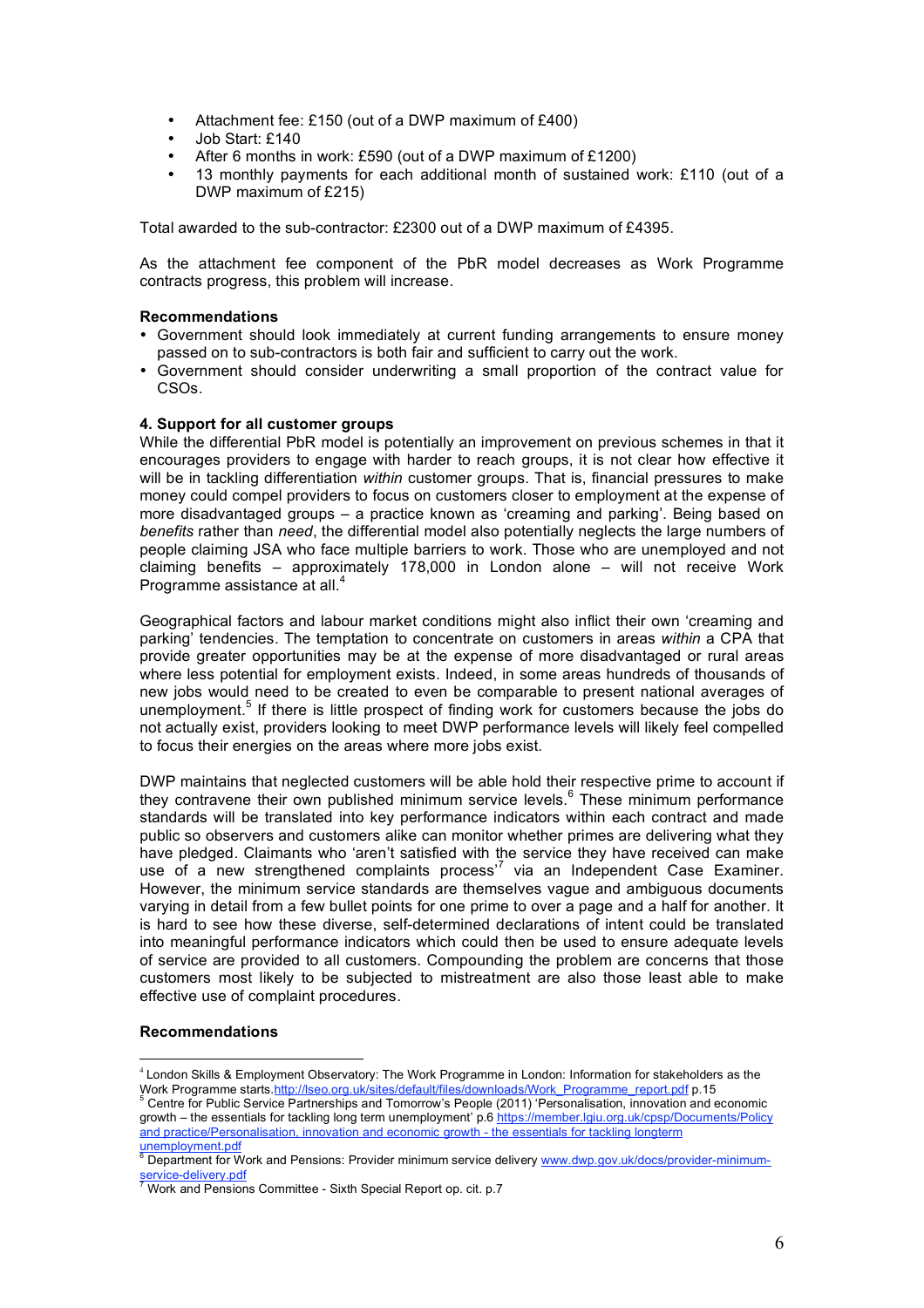- Government has a role in ensuring geographic, economic and labour market disparities are addressed through a more flexible approach to national performance expectations and separate specialist intervention targeting neglected groups and areas.
- DWP needs to ensure all customer groups are adequately engaged and provided for, and that providers do not 'cream' off those clients easier to help and 'park' those harder to reach.
- DWP should regularly publish performance data relating to referrals, job outcomes, job sustainment outcomes and payments across a wide range of customer groups including age, race, region, disability, lone parents, homeless and "not in employment, education or training" (NEETs). Not only would this data allow providers to be held to account, it would also help to disseminate good practice throughout the Work Programme.
- Minimum performance targets need to be flexible enough to cater for, and adapt to, changes and variation in the economic environment and labour market.

## **5. Referrals**

Francis Maude stated that 35 to 40 per cent of the value of the contracts under the Work Programme would go to the civil society sector<sup>8</sup> and there were assurances in the Invitation to Tender (ITT) that the Work Programme would build on pre-existing levels of civil society sector involvement in the welfare to work sector - then at around 30 per cent<sup>9</sup>. These have proved false as demonstrated by Centre for Economic and Social Inclusion (CESI) statistics that show the sector represents just 19.4 per cent of Work Programme supply chain composition. 10

There have been a number of CSOs who are operating as 'specialist' or 'tier 2' providers that have not yet received any Work Programme referrals,<sup>11</sup> or in some cases, even received contracts from their prime. This reinforces the concern that VCS organisations have been used as 'bid candy' to make prime contractor supply chains look more attractive to DWP during the tendering stage.

Connected are concerns that some primes might keep the easier to process, or longer term and more valuable, referrals for themselves at the expense of their sub-contractor partners. While one of civil society's strengths lies in specialist support for harder to reach customers, confining CSOs to these smaller contracts could compromise the long-term financial resilience of some organisations and their capacity to participate in future service delivery. DWP's 'black box' approach to commissioning (whereby primes design service provision free from DWP intervention) and its inherent separation of sub-contractors from government could leave some CSOs feeling isolated and more vulnerable to mistreatment.

The 'lottery' nature of the referral process has raised concerns that some customers could potentially miss out on the most appropriate action needed to address their specific needs. Customers are referred to each prime on an alternating basis – in other words, each prime within a CPA takes turns with each customer referred. This means that a customer referred to a particular prime might actually need a specialist service only provided by a sub-contractor in a competing prime contractor's supply-chain. While all primes working within a CPA are required to have a supply chain that caters for all customer needs, some supply chains have particular expertise not available in others.

## **Recommendations**

- Government should acknowledge that civil society involvement in the Work Programme has fallen short of assurances.
- DWP should monitor customer flows and investigate the reasons behind any potential lack of referrals to sub-contractors.

<sup>8</sup> Hansard – Cabinet Office Questions, <sup>27</sup> April <sup>2011</sup>

http://www.publications.parliament.uk/pa/cm201011/cmhansrd/cm110427/debtext/110427-0001.htm -

<sup>11042772000009&</sup>lt;br>
<sup>9</sup> DWP 'The Work Programme Invitation to Tender Specification and Supporting Information' p.16-17<br>
http://www.dwp.gov.uk/docs/work-prog-itt.pdf

Centre for Economic Social Inclusion (2011) 'Work Programme contractor summary'

http://www.cesi.org.uk/Resources/CESI/Documents/CPA\_Work Programme\_Contractor\_summary4.xls  $11$  A recent joint roundtable held by NCVO and Clinks on private sector prime contractor and voluntary sector subcontractor relationships support these findings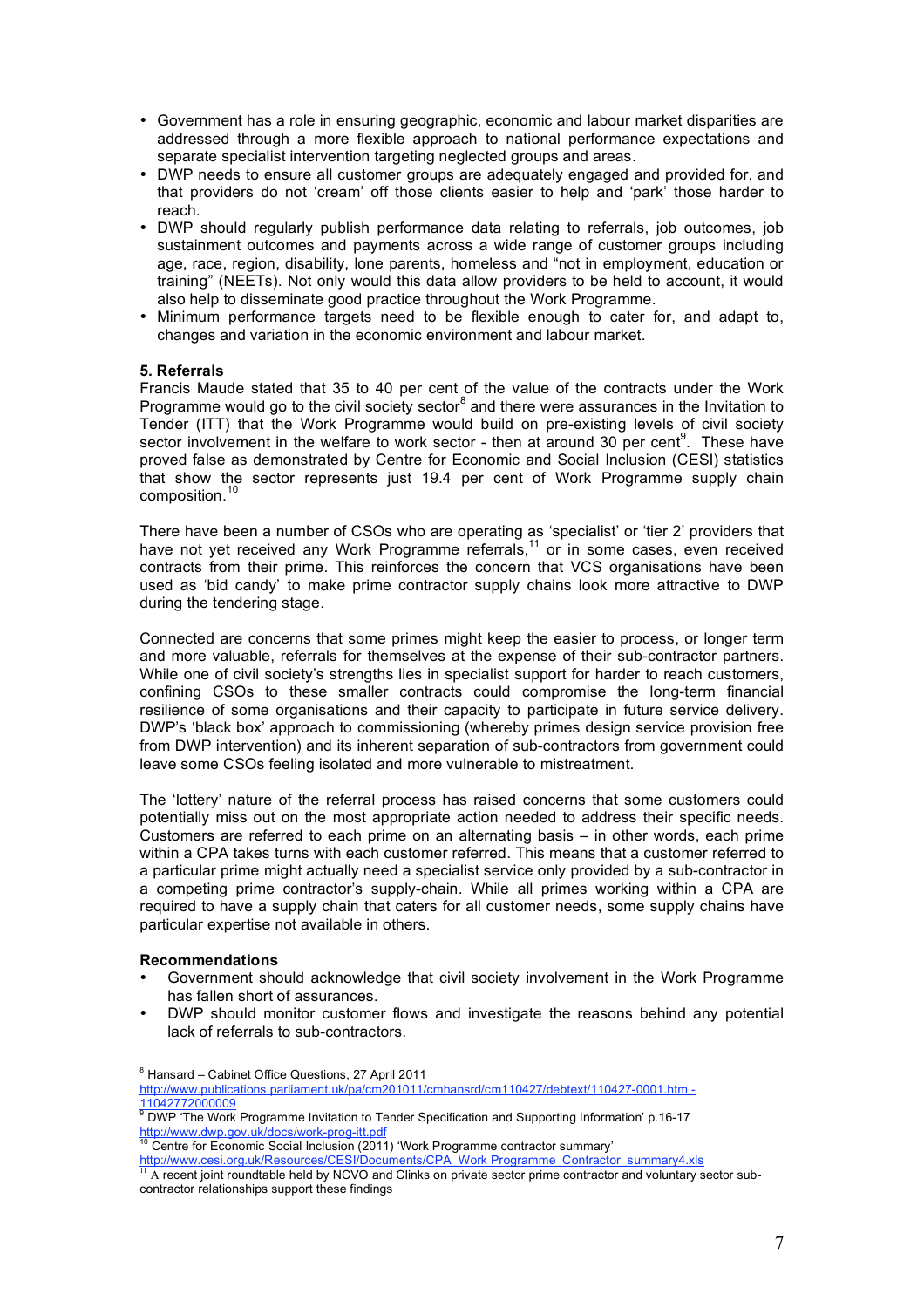- The 'lottery' nature of the referral process should be addressed to ensure those customers with specific needs are not neglected by dint of their prime contractor provider.
- Government should look at the feasibility of preventing prime contractors from also being frontline providers to avoid the inevitable conflicts of interest outlined.

## **6. The Merlin Standard**

As part of the DWP approach to commissioning, prime contractors are required to ensure that their sub-contractual relationships adhere to the DWP Code of Conduct<sup>12</sup> through the application of the Merlin Standard.

While the Merlin Standard safeguards against some of the concerns highlighted above, such as ensuring primes employ 'equitable risk transfer, including financial risk, for small, specialist and third sector providers' and 'funding arrangements [that] are fair, proportionate and do not cause undue financial risk for supply chain partners<sup>13</sup> the strength of the assessment process and its real-world application remains a serious cause for concern.

For example, the extent to which risk transfer is deemed 'equitable' or funding arrangements 'fair and proportionate' are subjective value judgments open to interpretation. The 'avoidance of floor standards' and uncertainty regarding the ability of a sub-contractor to obtain adequate redress means the Merlin Standard is not robust enough in its current state.<sup>14</sup> A further concern is that Merlin assessors will use prime contractor self assessments as their main evidence for accreditation.

Prime contractors that do not attain a satisfactory score or above (55-100%) after assessment will subsequently forgo the reward of increased market share, regardless of whether they are outperforming other primes in their respective CPA. However, how this penalty will work if all primes within a CPA fail to attain a satisfactory score is unclear. If after three attempts at reassessment, the prime is still deemed 'unsatisfactory' the case is referred to the DWP account manager to consider breach action and termination of the contract.

However, it is feared the consequences of this ultimate sanction might be so disruptive as to preclude DWP from contemplating this course of action. In this respect, prime contracts are perceived as 'too big to fail' with successful accreditation largely a forgone conclusion. A further concern is that the timescale for all current prime contractors having to obtain Merlin accreditation within one year of starting their Work Programme contracts is too long with many CSO sub-contractors experiencing difficulties and non-Merlin compliant behaviours now.

Sub-contractors do have another means at their disposal should they wish to raise a complaint against a prime contractor. The Merlin Mediation Process is available if the 'Prime Contractor's complaints handling procedures have failed to achieve resolution'.<sup>15</sup> However, it is unclear whether many sub-contractors will feel comfortable antagonising their benefactor in this way, or label themselves as troublemakers with other contractors in the welfare-to-work industry.

## **Recommendations**

• It is essential that DWP ensures the effectiveness of the Merlin Standard, including looking again at ensuring implementation and options for redress.<sup>16</sup>

## **Conclusion**

This paper is based on the initial concerns of the voluntary and community sector subcontractors about the Work Programme. As such, it inevitably focuses on the negative

<sup>&</sup>lt;sup>12</sup> Department for Work and Pensions (2008) 'Commissioning Strategy' p.31 www.dwp.gov.uk/docs/cs-rep-08.pdf<br><sup>13</sup> The Merlin Standard, p.7 www.dwp.gov.uk/docs/sub-contracting-merlin-standard.pdf<br><sup>14</sup> Work and Pensions Comm

<sup>&</sup>lt;sup>15</sup> Merlin Mediation Process Guidance, p.1: http://www.merlinstandard.co.uk/downloads/merlin-mediation-process-<br>guidance.pdf

The Merlin Standard, p.7 www.dwp.gov.uk/docs/sub-contracting-merlin-standard.pdf